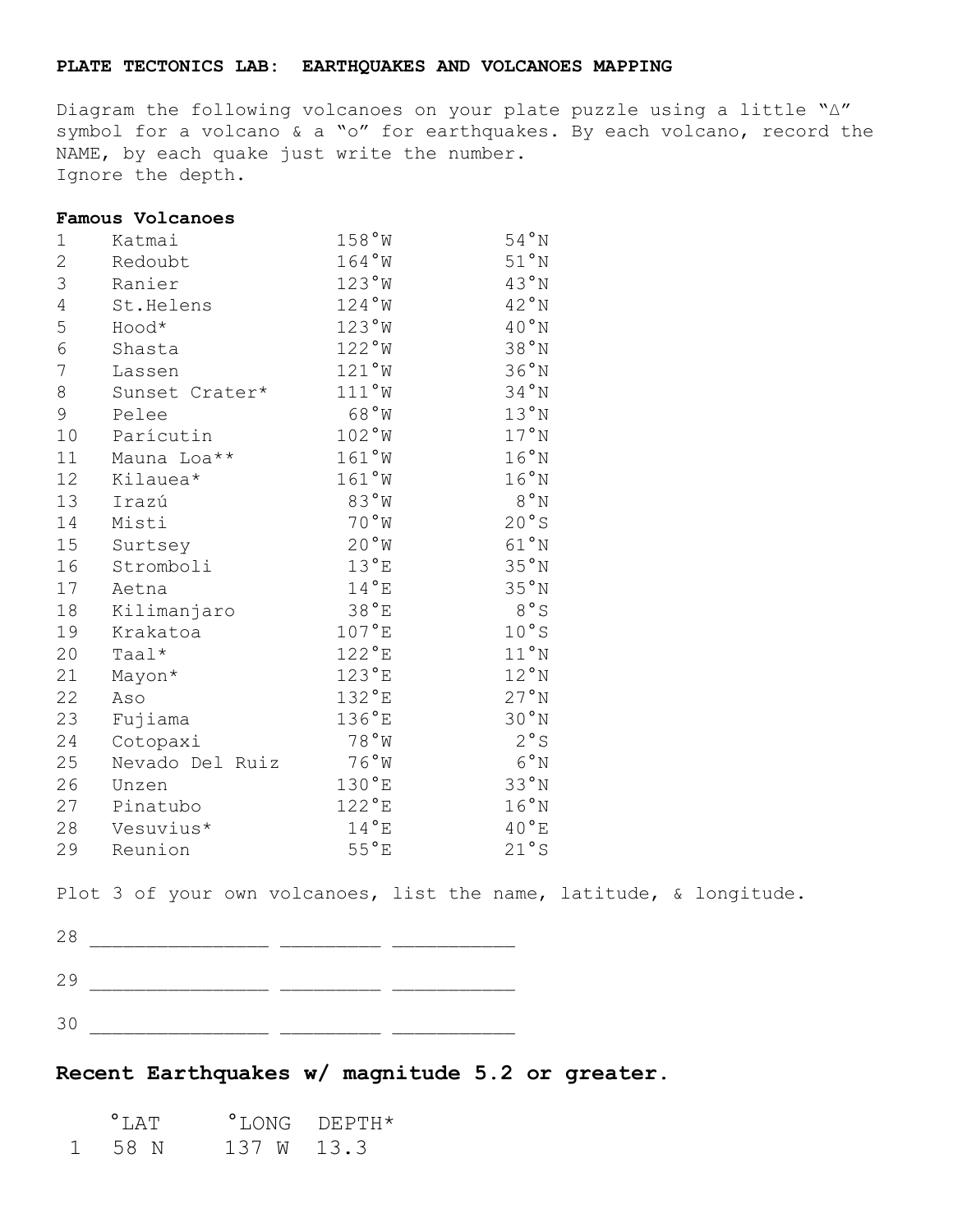| 2              | 9            | S       | 109 | Ε | 33.0  |
|----------------|--------------|---------|-----|---|-------|
| 3              | 11           | S       | 165 | E | 33.0  |
| $\overline{4}$ | 21           | S       | 174 | W | 33.0  |
| 5              | 21           | S       | 174 | W | 33.0  |
| 6              | 52           | N       | 176 | W | 33.0  |
| 7              | 61           | S       | 154 | Ε | 10.0  |
| 8              | 37           | N       | 135 | E | 388.9 |
| 9              | $\mathbf{Z}$ | S       | 138 | Ε | 33.0  |
| 10             | 24           | S       | 65  | W | 22.5  |
| 11             | 48           | N       | 155 | Ε | 33.0  |
| 12             | 0            |         | 100 | E | 50.0  |
| 13             | 24           | $\rm S$ | 68  | W | 127.1 |
| 14             | 18           | N       | 101 | Ŵ | 45.3  |
| 15             | 11           | S       | 166 | Ε | 33.0  |
| 16             | $\mathbf{2}$ | N       | 128 | Ε | 66.9  |
| 17             | 6            | N       | 82  | W | 10.0  |
| 18             | 31           | S       | 178 | W | 33.0  |
| 19             | 18           | N       | 120 | E | 33.0  |
| 20             | 28           | S       | 177 | W | 33.0  |
| 21             | 6            | S       | 75  | W | 26.6  |
| 22             | 39           | N       | 66  | Ε | 33.0  |
| 23             | 56           | S       | 147 | Е | 10.0  |
| 24             | 56           | S       | 147 | Ε | 10.0  |
| 25             | 16           | S       | 168 | E | 33.0  |
| 26             | $\mathbf{2}$ | S       | 138 | Ε | 33.0  |
| 27             | 22           | S       | 172 | Ε | 107.2 |
| 28             | 35           | N       | 1   | W | 10.0  |
| 29             | 11           | S       | 166 | Е | 33.0  |
| 30             | 32           | N       | 132 | Ε | 42.3  |

Once you have plotted ALL of the quakes and volcanoes, answer these questions.